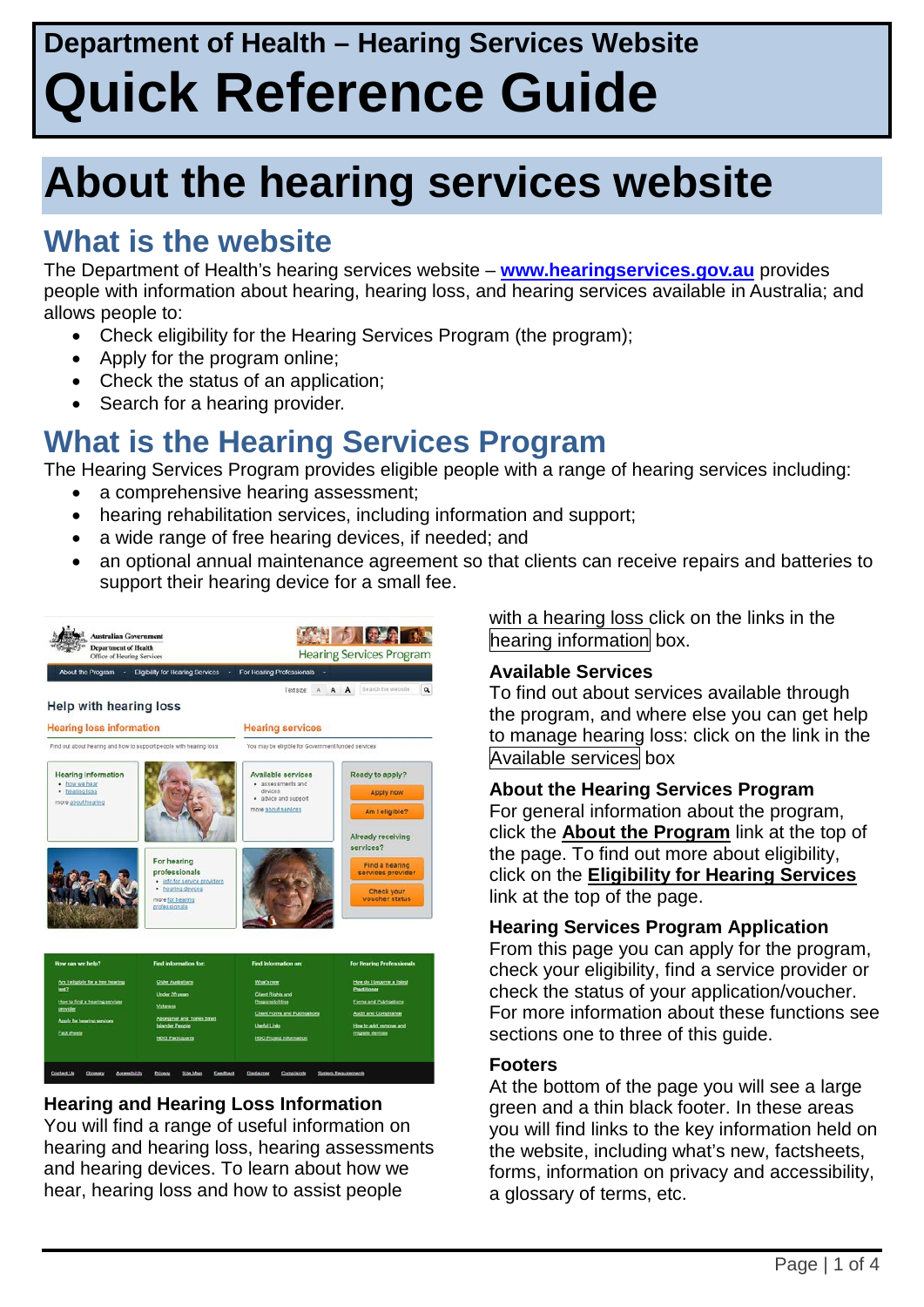# **Applying for the program online**

The following steps describe how to apply for the program online. Visit the website – **[www.hearingservices.gov.au](http://www.hearingservices.gov.au/)** and click on the **Apply Now** button.

#### **Step 1: Check your eligibility.**

You can check your eligibility by entering your name, date of birth, and eligibility details.. The details must match what is recorded on your eligibility card (e.g. Centrelink concession card or DVA card).

**Step 2a: If not eligible.** You will be provided a link to find information about other services may be able to assist you with your hearing needs.

#### **Step 2b: If eligible, complete the rest of the application form.**

You will be asked to provide your address, contact number/s, correspondence preferences, and the details of an alternate contact if you have one. You will also be asked to answer some other general questions.

#### **Step 3: Print the medical certificate.**

For new clients, a medical certificate is required. Depending on your communication preferences, you will receive a welcome pack by email or in the post. Your information pack will include your client details, client information, a listing of up to 20 nearest hearing services providers and a printed medical certificate. If you would prefer not to wait for the post version of the form you can click on the print the medical certificate link and download and print immediately.

#### **Step 4 Have your doctor complete the medical certificate.**

Take your medical certificate to your doctor, so that they can complete the form. Your doctor will need to sign the document and confirm whether you can be fitted with a hearing device if you need one.

#### **Step 5: Take the completed medical certificate to your chosen hearing services provider.**

When the medical certificate form is completed by your doctor, take the form to your chosen hearing services provider. As part of your information pack you will receive a list of hearing services providers. If you would prefer not to wait for the list you can search the online provider directory. Further information on how to find a provider is found on page 3 of this quick reference guide.

#### **Step 6: Application completed and begin receiving services.**

Your chosen service provider requires your medical certificate to finalise the application process. Once finalised, you will be able to start receiving hearing services, including a hearing assessment.

**Additional help is available on the website. More detailed information is available in the public user guide, which can be downloaded from the website.** 

**If you prefer, you can visit your chosen hearing services provider as they can apply for the program on your behalf, or you can complete the paper application form which is available for download from the website. Please note: paper applications can take up to four weeks to process.**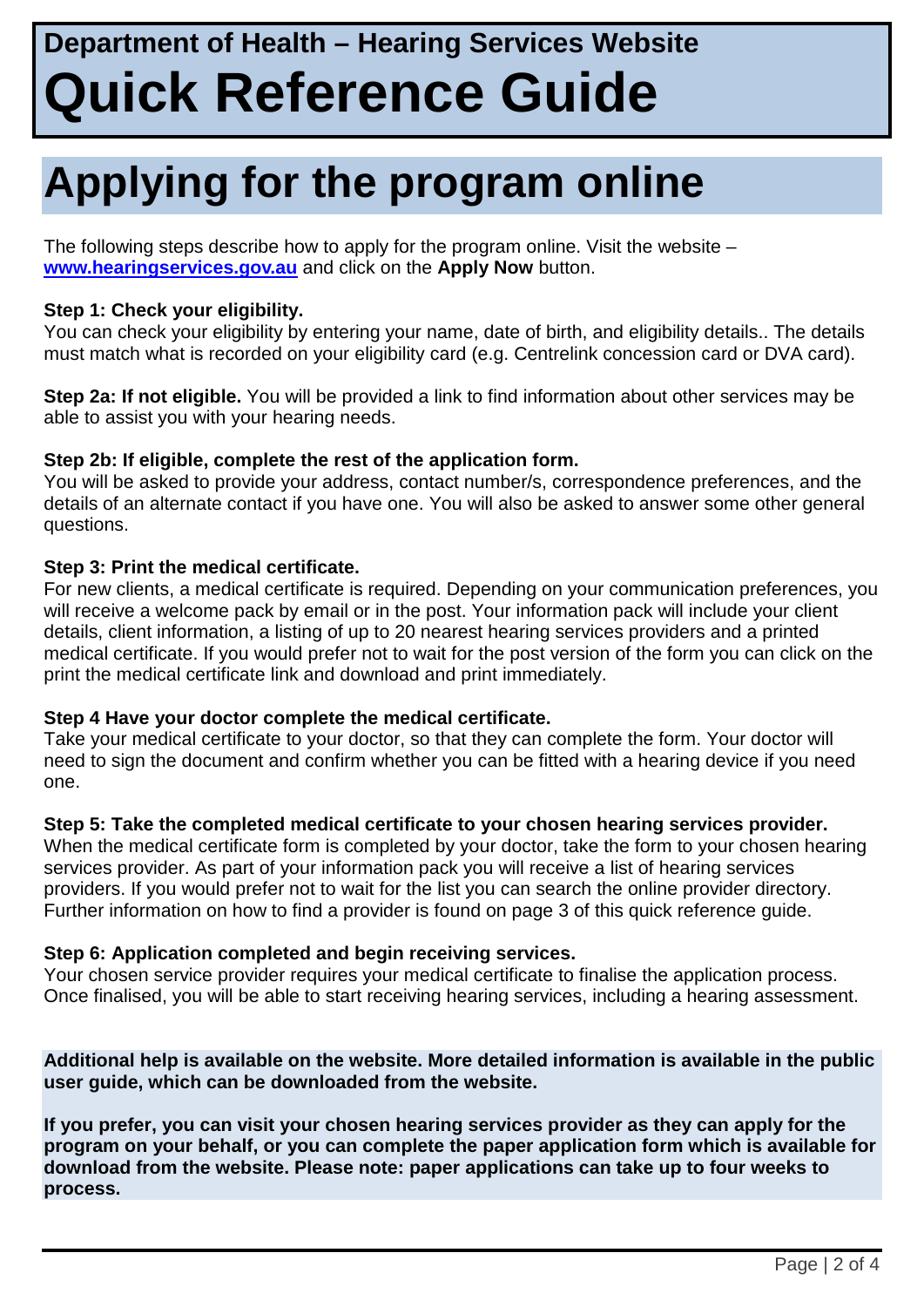# **Check your voucher/application status**

You can check the status of your application, find out if you have a current voucher, or need to obtain a new voucher by visiting the website: **[www.hearingservices.gov.au](http://www.hearingservices.gov.au/)**

To check your application or voucher status, follow the steps below. A list of possible results is provided.

#### Check your voucher status

.<br>Shoe you apply and are found eligible for the Hearing Denices program (the program), you will receive a voucher (in a let<br>access hearing services through the program. Your hearing services provider can also view your vou If you are already a customer of the program, you can check the status of your youcher by completi if you a<br>Please

| coloct this box if<br>ne ment ton ob uo<br>aligibility number | Yoo                                   |      |
|---------------------------------------------------------------|---------------------------------------|------|
| Tegetslity Number                                             | Centralink, DVA, ADF, 350 number      |      |
| Civen Name"                                                   |                                       |      |
| Family Name*                                                  |                                       |      |
| Date of Disth?                                                | Month<br>Dav                          | Vesc |
|                                                               | <b>Check Details</b><br><b>Einish</b> |      |

**Higibility number** - This is the number<br>ligibility card. I or example Centrelink Pr<br>loncession Card, DVA, ADF. .<br>Ioe sure that you enter the number<br>Joans. Note that some eligibility nu

| <b>Number</b> | <b>Actions</b>                                                                                                                                                                                                                                                          |
|---------------|-------------------------------------------------------------------------------------------------------------------------------------------------------------------------------------------------------------------------------------------------------------------------|
| Step 1        | Go to <b>www.hearingservices.gov.au</b>                                                                                                                                                                                                                                 |
| Step 2        | Check your voucher<br><b>status</b><br>Click the Check your voucher status button                                                                                                                                                                                       |
| Step 3        | Fill out the required details<br>• Tick the box if you do not know your Eligibility Number, otherwise enter your<br><b>Eligibility Number</b><br>• Enter your Given Name<br>• Enter your Family Name<br>• Enter your Date of Birth<br>Click on the Check Details button |

| <b>Message Name</b>                   | <b>Result Description</b>                                                                                                                                                                                            |
|---------------------------------------|----------------------------------------------------------------------------------------------------------------------------------------------------------------------------------------------------------------------|
| <b>Expired Voucher</b>                | You have an existing, expired voucher. You may be eligible for a return<br>voucher. Please visit a hearing services provider to discuss.                                                                             |
| <b>Currently Vouchered</b>            | You have an existing voucher that is currently valid. Please visit a<br>hearing services provider to discuss.                                                                                                        |
| Not in the Program                    | The system could not find a match for the details you entered. You may<br>be eligible to apply for a voucher and can apply for the program.                                                                          |
| <b>Application lodged</b>             | You have already lodged an application and are eligible. Your application<br>can be processed once you have taken a completed Medical Certificate<br>to a hearing services provider.                                 |
| <b>Application being</b><br>processed | The Department of Health needs to confirm your eligibility for your<br>existing application and will notify you when it has been processed. This<br>may take up to two weeks.                                        |
| <b>Under 21</b>                       | As you are under the age of 21, you are not eligible for a voucher. You<br>may be eligible to receive services through other programs, visit<br>www.hearingservices.gov.au                                           |
| <b>No Longer Eligible</b>             | Our records show that you are not eligible for the program at present. If<br>your circumstances change you may become eligible again. In this case<br>you are welcome to apply for another hearing services voucher. |
| Unable to determine who<br>you are    | Please ensure all details are the same as they appear on your<br>Concession Card. If still unable to check your voucher, please contact<br>hearing@health.gov.au or call 1800 500 726.                               |